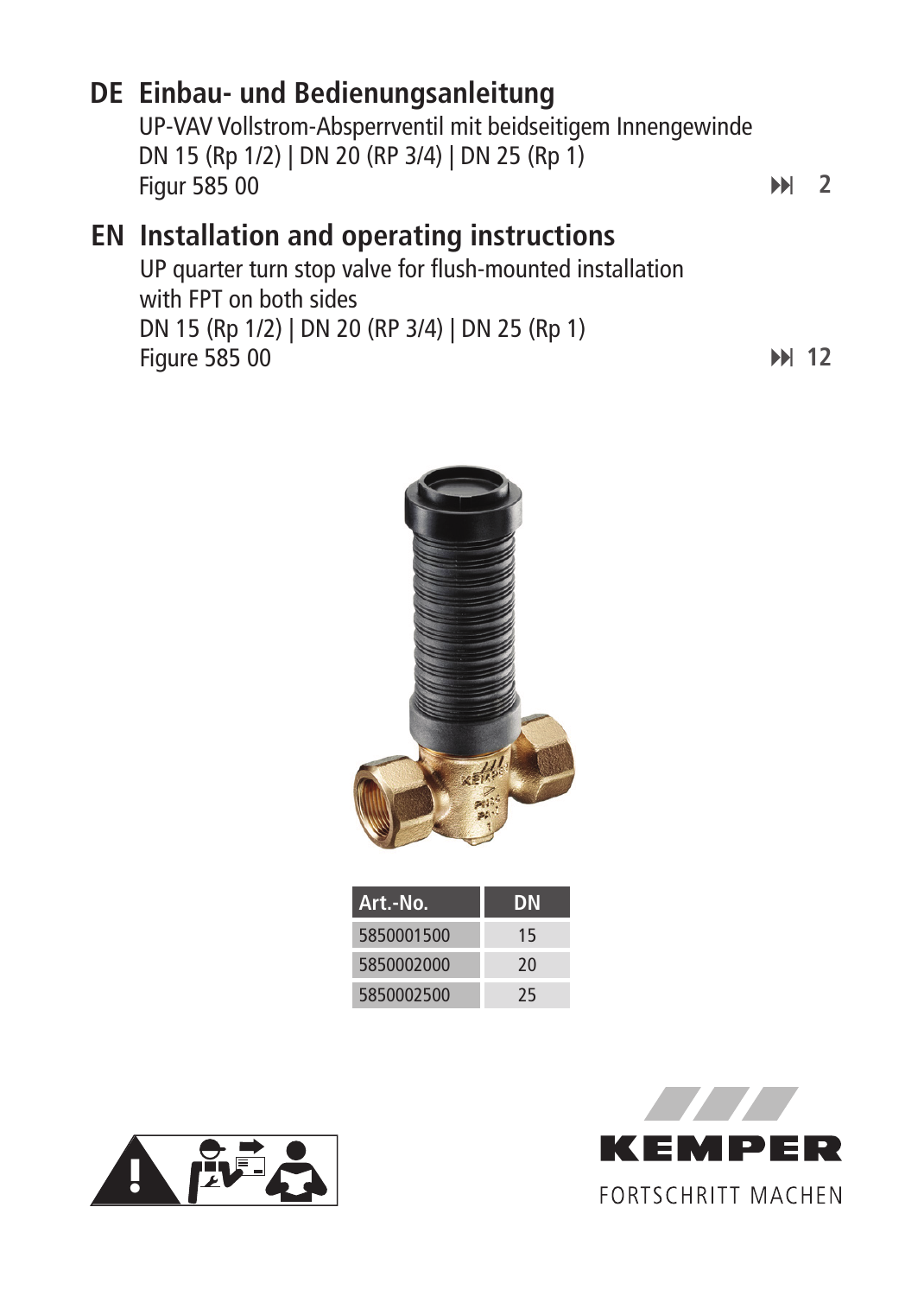# **DE Über diese Anleitung**

### **Inhaltsverzeichnis**

| Über diese Anleitung                     | $\mathfrak z$ |
|------------------------------------------|---------------|
| Sicherheitshinweise                      | 3             |
| 1 Eigenschaften I Technische Daten       | 3             |
| 1.1 Produkteigenschaften                 | 3             |
| 1.2 Technische Daten                     | 4             |
| 1.3 Maße                                 | 4             |
| 1.4 Ersatzteile                          | 4             |
| 2 Montage - Austausch des Innenoberteils | 5             |
| 2.1 Demontage                            | 5             |
| 2.2 Montage                              | 5             |
| 3 Zubehörteile                           | 5             |

#### **Verwendung**

Das UP-VAV Vollstrom-Absperrventil ist für den Einsatz in Trinkwasserinstallationen als Wartungsabsperrarmatur im Stockwerk (nach DIN 1988-2) bis 90 °C Dauertemperatur geeignet.

Benutzen Sie das UP-VAV Vollstrom-Absperrventil

- nur in einwandfreiem Zustand.
- bestimmungsgemäß.

### **Originalbetriebsanleitung**

#### **Herstelleradresse**

Gebr. Kemper GmbH + Co. KG Harkortstraße 5 57462 Olpe Tel.: +49 2761 891-0 Web: www.kemper-olpe.de

#### **Kundendienst**

Service-Hotline Tel.: +49 2761 891 800 Mail: anwendungstechnik@kemper-olpe.de

### **Haftung**

Keine Gewährleistung oder Haftung bei:

- Nichtbeachten der Anleitung,
- fehlerhaftem Einbau und/oder Gebrauch,
- eigenständiger Modifikation am Produkt,
- sonstiger, fehlerhafter Bedienung.



| <b>Normen</b>            |
|--------------------------|
| <b>DVGWW 570</b>         |
| DIN EN ISO 3822 Klasse 1 |
| <b>DIN FN 1213</b>       |
| <b>DIN EN 13828</b>      |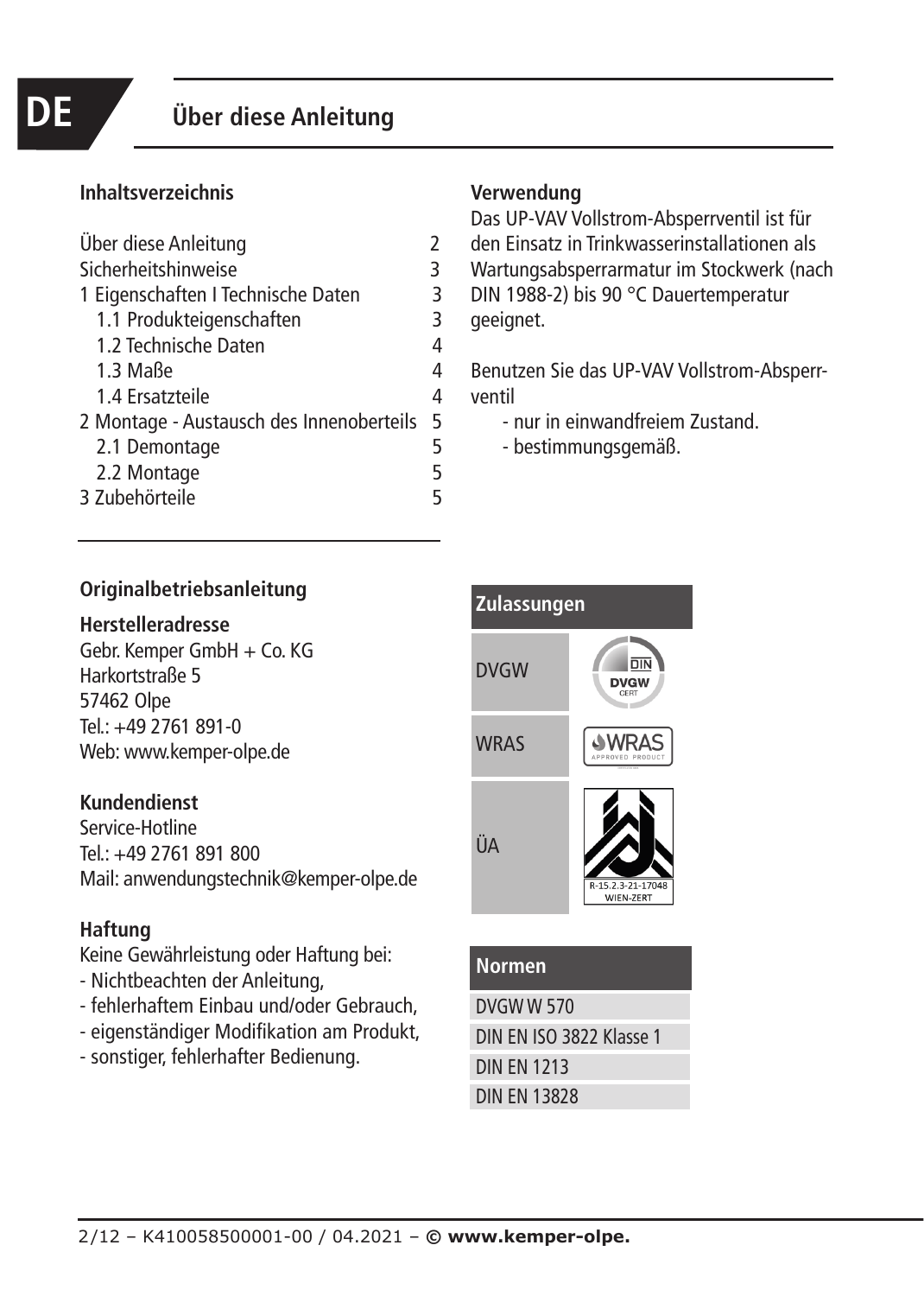

### **Sicherheitshinweise für Montage**

### **Montage und Gebrauch**

Anleitung vor Montagebeginn oder Gebrauch sorgfältig lesen und den Anweisungen folgen!

Anleitung immer an den aktuellen Anlagenbetreiber weitergeben und zur späteren Verfügung aufbewahren!

**Warnung!** Montage nur durch sachkundige, qualifizierte Fachkraft.

**Warnung!** Nationale Normen und Vorschriften zur Unfallverhütung sind vorrangig zu befolgen.

### **Warnhinweise**

Beachten und befolgen Sie die Warnhinweise in der Anleitung. Nichtbeachten der Warnhinweise kann zu Verletzungen oder Sachschäden führen!

Kennzeichnung wichtiger Warnhinweise:



**Warnung!** Kennzeichnet Gefahren, die zu Verletzungen, Sachschäden oder Verunreinigung des Trinkwassers führen können.



**Hinweis!** Kennzeichnet Gefahren, die zu Schäden an der Anlage oder Funktionsstörungen führen können.

### **Inspektion**

Nach DIN EN 806 Teil 5 ist eine jährliche Inspektion durch den Betreiber durchzuführen.



### **Entsorgung**

Örtliche Vorschriften zur Abfallverwertung bzw. -beseitigung sind zu beachten. Produkt darf nicht mit normalem Haushaltsmüll, sondern muss sachgemäß entsorgt werden.

# **1 Eigenschaften I Technische Daten**

# **1.1 Produkteigenschaften**

### **Funktion und Betätigung im Betrieb**



**Hinweis!** Das extrem druckverlustarme Ventil für den Einbau Unterputz, ist mit einer 90 °C Rechts-/Linksdrehung zu öffnen bzw. zu schließen. Die Armatur ist zur Vermeidung von Druckstößen langsam zu bedienen.



**Warnung!** Die Armatur ist zur Drosselung von Volumenströmen ungeeignet und ist daher bestimmungsgemäß ausschließlich bei VOLLÖFFNUNG oder VOLLSCHLIESSUNG einzusetzen.

Hierzu ist die Griffeinheit jeweils bis zum Vollanschlag nach LINKS bzw. RECHTS zu drehen.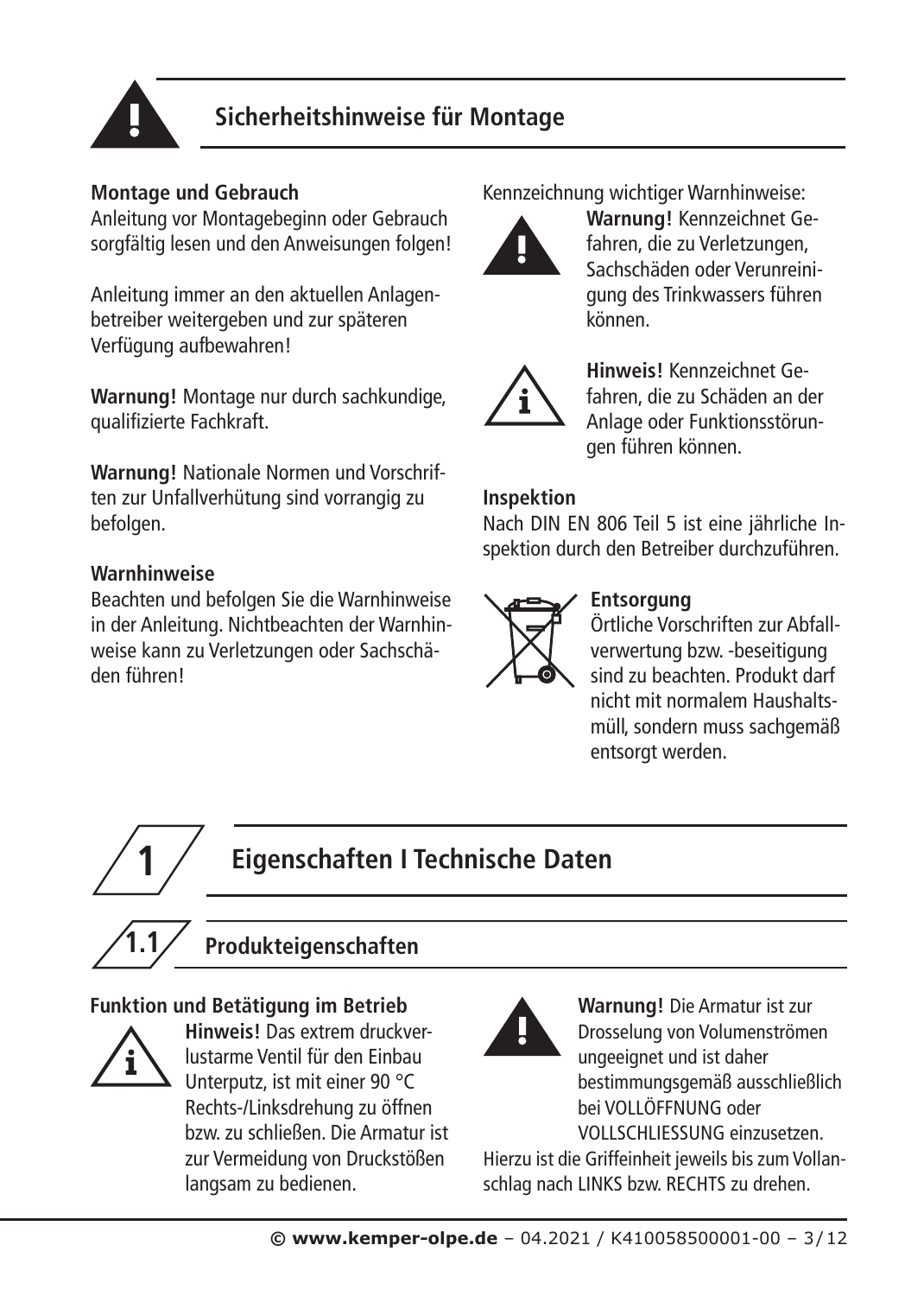# **1.2 Technische Daten**

| <b>Beschreibung</b>            |                  |
|--------------------------------|------------------|
| <b>Druckstufe</b>              | <b>PN 16</b>     |
| max. Betriebstemperatur        | $90^{\circ}$ C   |
| max. Einbautiefer              | $110 \text{ mm}$ |
| kombinierbar mit Aufputzteilen | in $DN$ 25       |

**1.3 Maße**

**\*Minimale Einbautiefe von Rohrmitte bis Fliesenoberkante**

| <b>DN 15</b> | 55 mm |
|--------------|-------|
| DN 20        | 55 mm |
| <b>DN 25</b> | 70 mm |



| с.       |
|----------|
| נ<br>. . |

**Ersat** 

| zteilliste         |              |
|--------------------|--------------|
| <b>Bezeichnung</b> | <b>Beste</b> |

| Pos.         | <b>Bezeichnung</b>  | Bestellnr.      |
|--------------|---------------------|-----------------|
| A            | Oberteil DN 15   20 | E010938600020KP |
| <sup>B</sup> | Oberteil DN 25      | E010938600025KP |
| C            | UP-Aufsteckspindel  | P01008850000100 |
|              |                     |                 |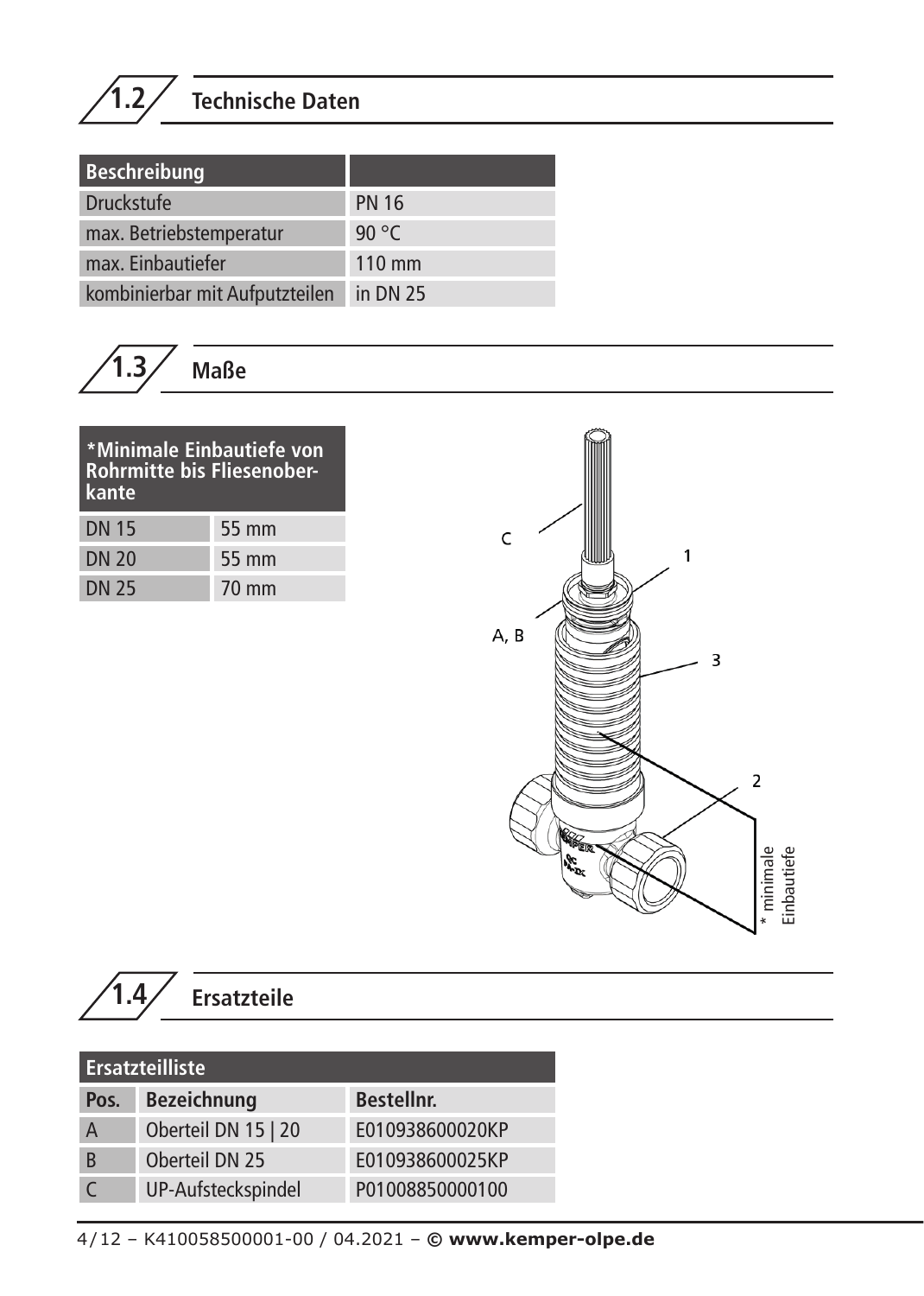

# **2 Montage - Austausch des Innenoberteils**

**2.1 Demontage**

Bediengriff entfernen. Nach dem Lösen des Oberteils (1) mit einem Steckschlüssel SW 17,

kann das Oberteil durch den Schaft entfernt werden.



Oberteil (1) durch den Schaft (3) in das Gehäuse (2) einsetzen und bis zum Anschlag positionieren. Das Oberteil wird mit einem

Steckschlüssel SW 17 und einem Amzugsmoment von 20 Nm angezogen. Bediengriff (siehe Zubehör) über Rastbuchse aufstecken.



# **3 Zubehör**

| Zubehörteil                                 | <b>Figur</b>     |
|---------------------------------------------|------------------|
| Dämmschale für VAV Vollstrom-Absperrventile | 471 19           |
| Steckschlüssel                              | B5105 500 00 005 |
| Fertigmontage-Set mit Griffeinheit          | 590 00           |
| Fertigmontage-Set als Behördenoberteil      | 591 00           |
| Befestigngungs-Set für UP-PLUS              | 597 00           |
| Verlängerungs-Set für UP-PLUS               | 599 00           |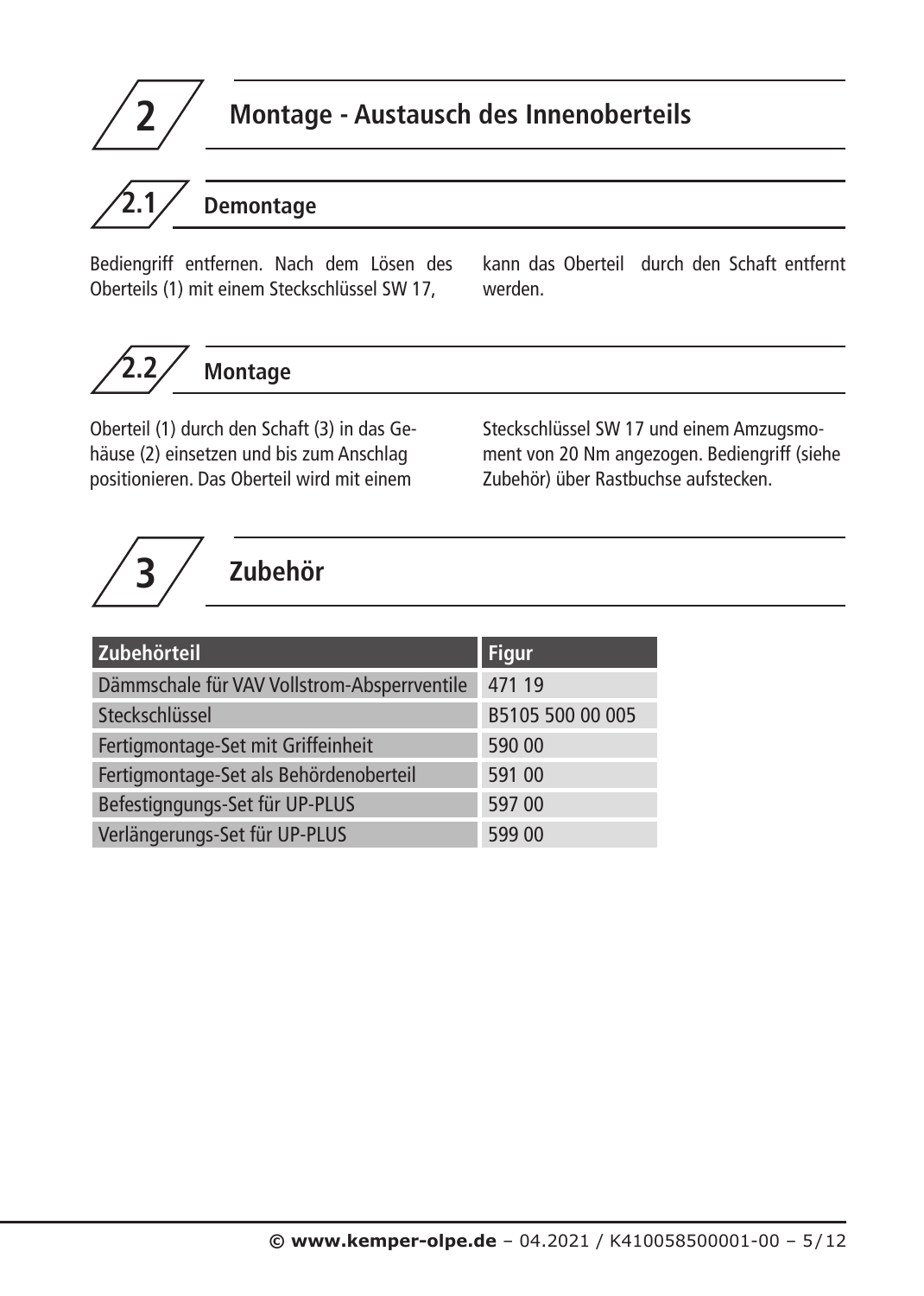# **EN About this manual**

### **Content**

| About this manual                    |   |
|--------------------------------------|---|
| Safety instructions                  |   |
| 1 Properties I Technical data        |   |
| 1.1 Properties                       |   |
| 1.2 Technical data                   | 8 |
| 1.3 Dimensions                       | 8 |
| 1.4 Spare parts                      | 8 |
| 2 Installation - Replacing the inner |   |
| top part                             | 9 |
| 2.1 Dismantling                      | 9 |
| 2.2 Assembly                         | 9 |
| 3 Accessories                        | q |
|                                      |   |

### **Use**

The UP quarter turn stop valve for flushmounted installation (UP-VAV) Figure 585 is suitable for use in clean water installations and as a maintenance floor shut-off valve (to DIN 1988-2) up to permanent temperatures of 90 $\degree$ C

Only use the UP quarter turn stop valve for flush- mounted installation

- in sound condition
- as intended

### **Original operating manual**

### **Manufacturer's address**

Gebr. Kemper GmbH + Co. KG Harkortstraße 5 57462 Olpe Tel.: +49 2761 891-0 Web: www.kemper-olpe.de

### **After-sales service**

Service hotline Tel.: +49 2761 891 800 Email: anwendungstechnik@kemper-olpe.de

### **Liability**

The manufacturer assumes no warranty or liability in the event of:

- Failure to observe the instructions in this manual,
- Incorrect installation and/or operation,
- Unauthorised modification of the product,
- Other improper methods of operation.



| <b>Norms</b>             |
|--------------------------|
| <b>DVGWW 570</b>         |
| DIN FN ISO 3822 Klasse 1 |
| <b>DIN FN 1213</b>       |
| <b>DIN EN 13828</b>      |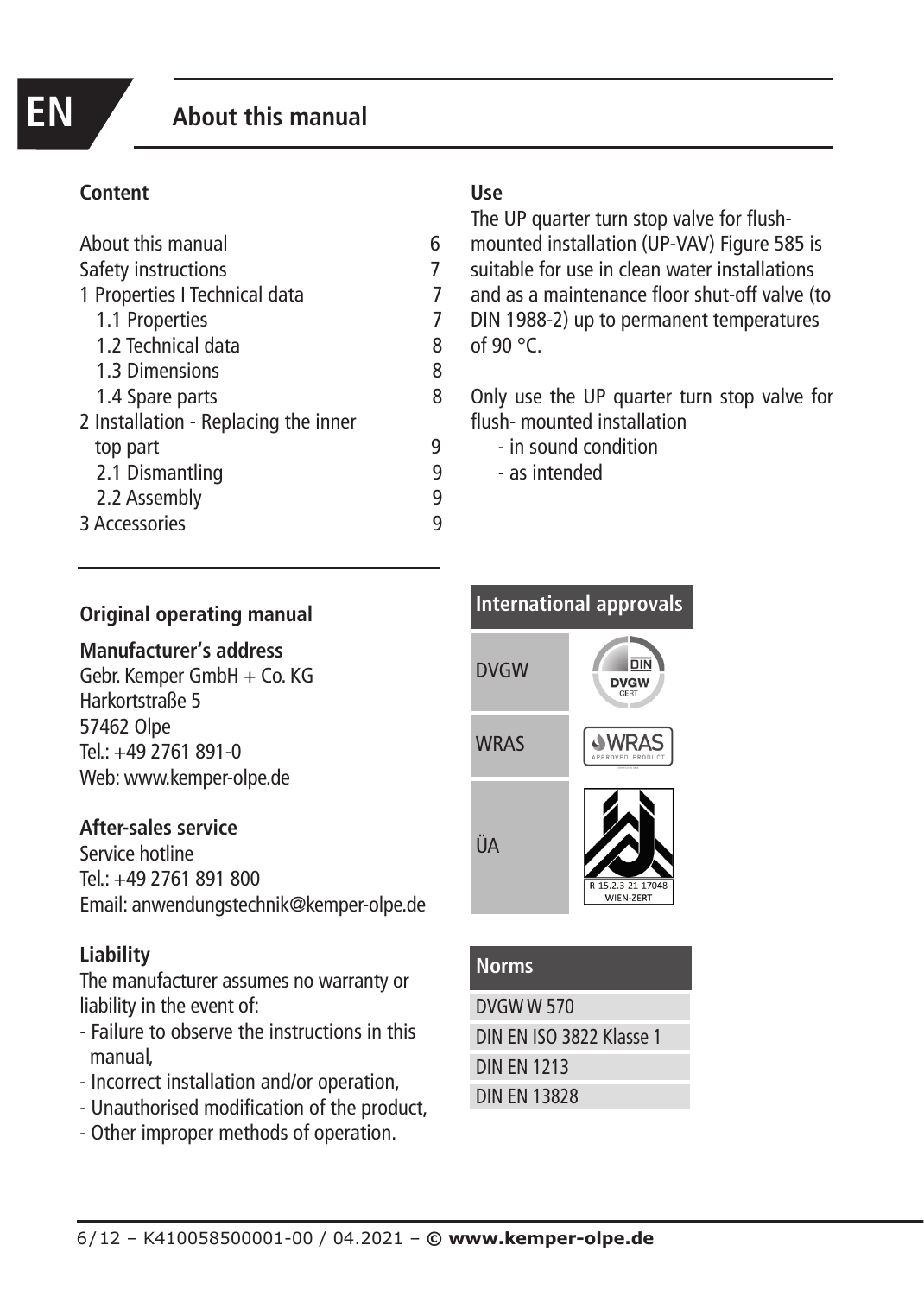

### **Safety instructions for installation**

### **Installation and use**

Read the manual carefully and follow the instructions before installation!

Always pass on this manual to the current device operating organisation and retain the manual for later reference!

**Warning!** Installation must be carried out by qualified plumbers.

**Warning!** Priority must be given to the national standards and provisions on Health and Safety Regulations.

### **Warning information**

Please read and follow the warning information in this instruction. Disregard of the warning information may lead to injury or material damage!

Labelling of important warning information:



**Warning!** Highlights risks that may result in injury, material damage or contamination of drinking water.



**Note!** Indicates hazards that may lead to damages to the system or malfunctions.

### **Inspection**

According to DIN EN 806 Part 5, the operator has to make an annual inspection.



### **Disposal**

Local regulations on waste recycling and disposal must be followed. The product must not be disposed of with household waste but must rather be disposed of appropriately.



# **1 Properties I Technical data**

# **1.1 Properties**

### **Function and actuation in operation**



**Note!** Due to its advantageous design, the valve loses very little pressure. The valve is designed for under-surface installation, and is opened and closed by turning 90° to the left or right. The fitting should be operated slowly in order to avoid pressure surges



**Warning!** The fitting is not suitable for the throttling of volume flows, and should therefore only be used when FULLY OPENED or FULLY CLOSED. To do this, the knob should be turned fully to the LEFT or RIGHT.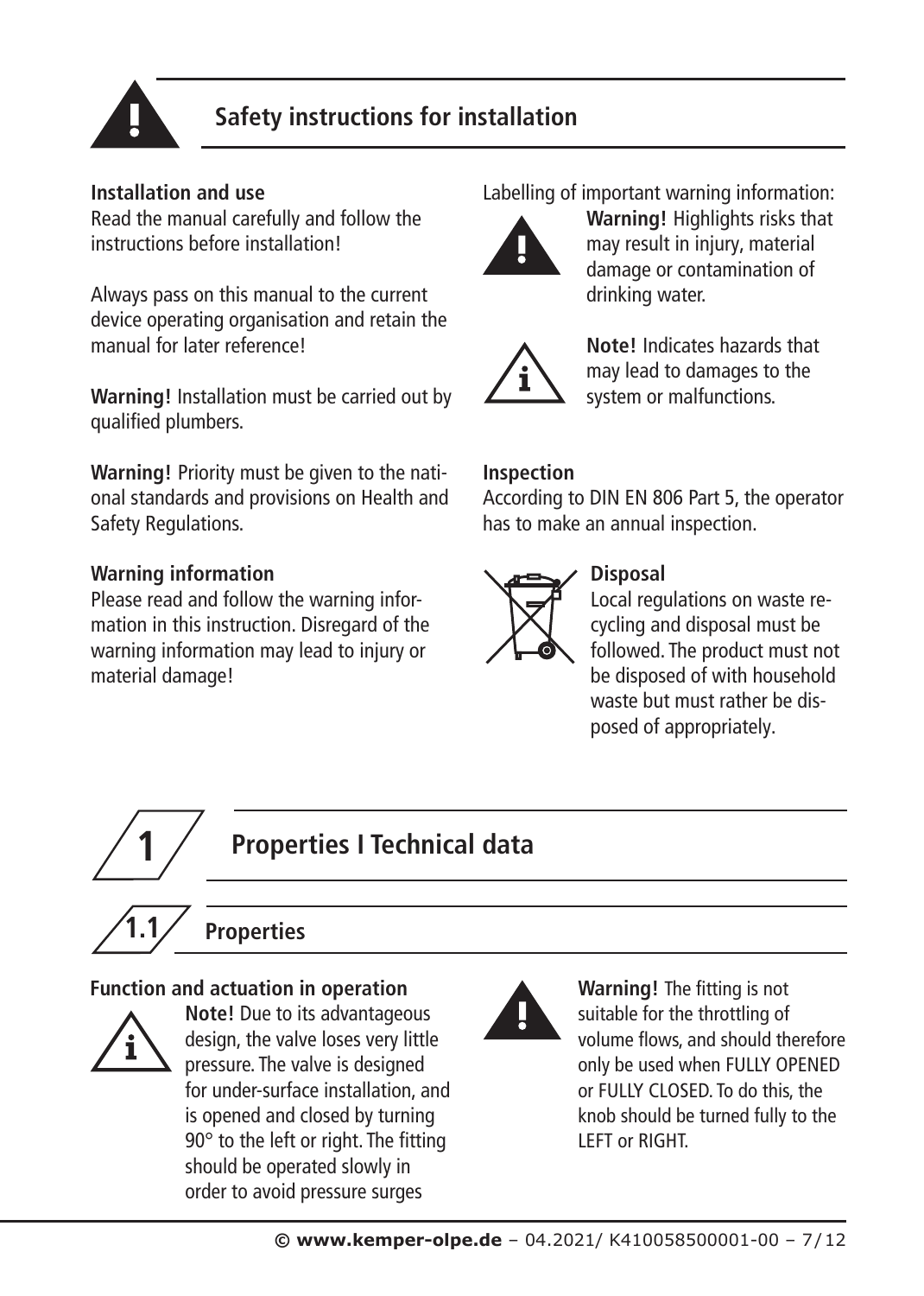# **1.2 Technical data**

| <b>Description</b>                              |                  |
|-------------------------------------------------|------------------|
| pressure rating                                 | <b>PN 16</b>     |
| max. operating temperature                      | $90^{\circ}$ C   |
| max. installation depth                         | $110 \text{ mm}$ |
| for use in combination with handle set in DN 25 |                  |

**1.3 Dimensions**

**\*Minimum installation depth from the middle of the pipe to the top of the tiles**

| <b>DN 15</b> | 55 mm |
|--------------|-------|
| DN 20        | 55 mm |
| DN 25        | 70 mm |



**1.4 Spare parts**

| <b>Spare parts list</b> |                     |                 |  |
|-------------------------|---------------------|-----------------|--|
| Pos.                    | <b>Designation</b>  | Art.-No.        |  |
|                         | Top part DN 15   20 | E010938600020KP |  |
| B                       | Top part DN 25      | E010938600025KP |  |
|                         | UP-plug-on spindle  | P01008850000100 |  |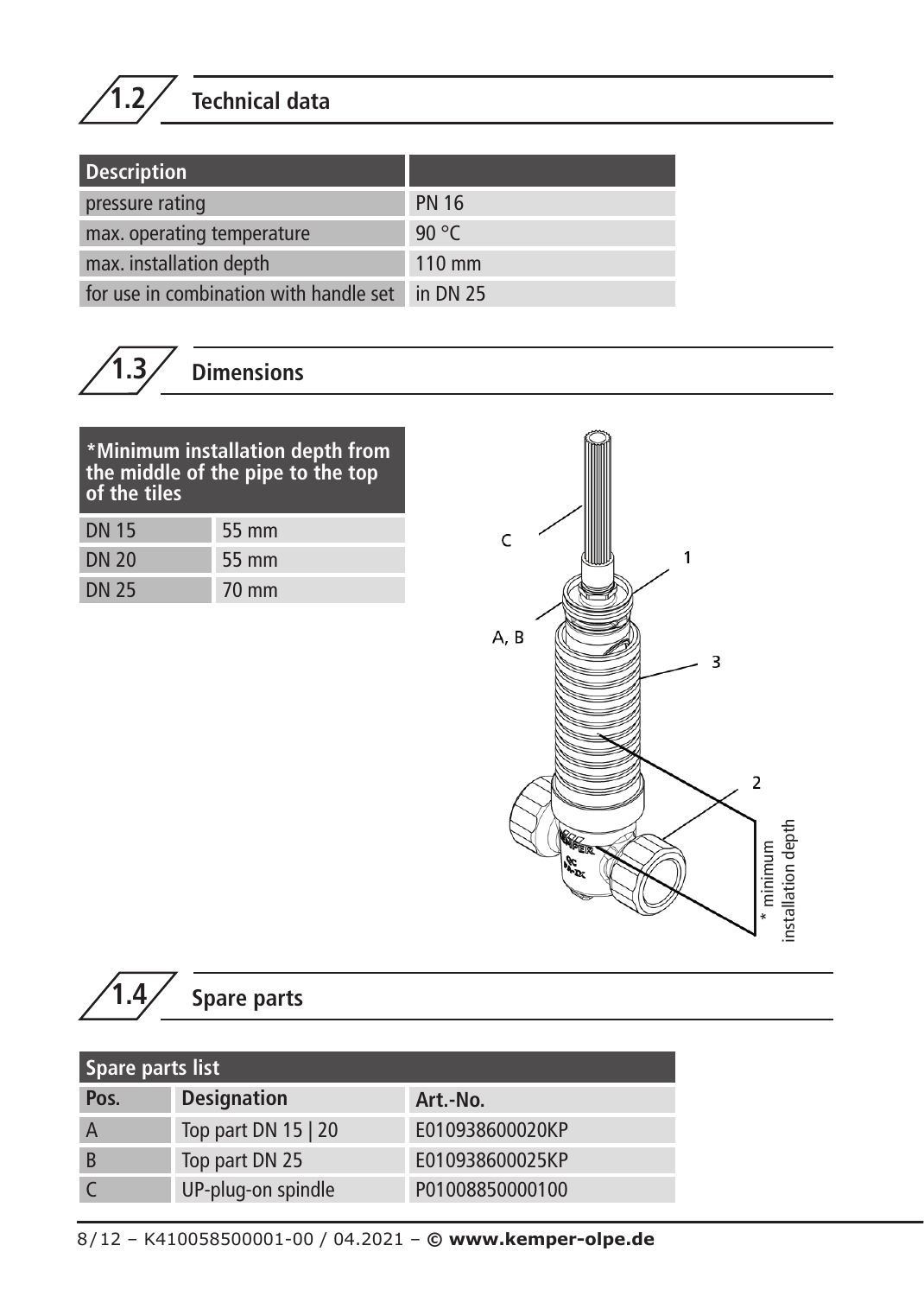

# **2 Installation - Replacing the inner top part**

**2.1 Dismantling**

Remove the operating knob. After removing the upper section (1) with an SW 17 spanner, the

inner top part can be removed through the shaft.



Insert the upper section (1) through the shaft (3) into the housing (2) and position as far as the stop. The top part is then tightened to a

torque of 20 Nm using an SW 17 spanner. Fit the operating knob (see Accessories) over the retaining bush..



### **3 Accessories**

| Accessorie                                    | <b>Figure</b>    |
|-----------------------------------------------|------------------|
| Insulation shell for quarter turn stop valves | 471 19           |
| Socket wrench                                 | B5105 500 00 005 |
| Handle for flush-mounted valves               | 590 00           |
| Operating cover for flush-mounted valves      | 591 00           |
| Fixing set UP-PLUS                            | 597 00           |
| <b>UP-PLUS</b> extension set                  | 599 00           |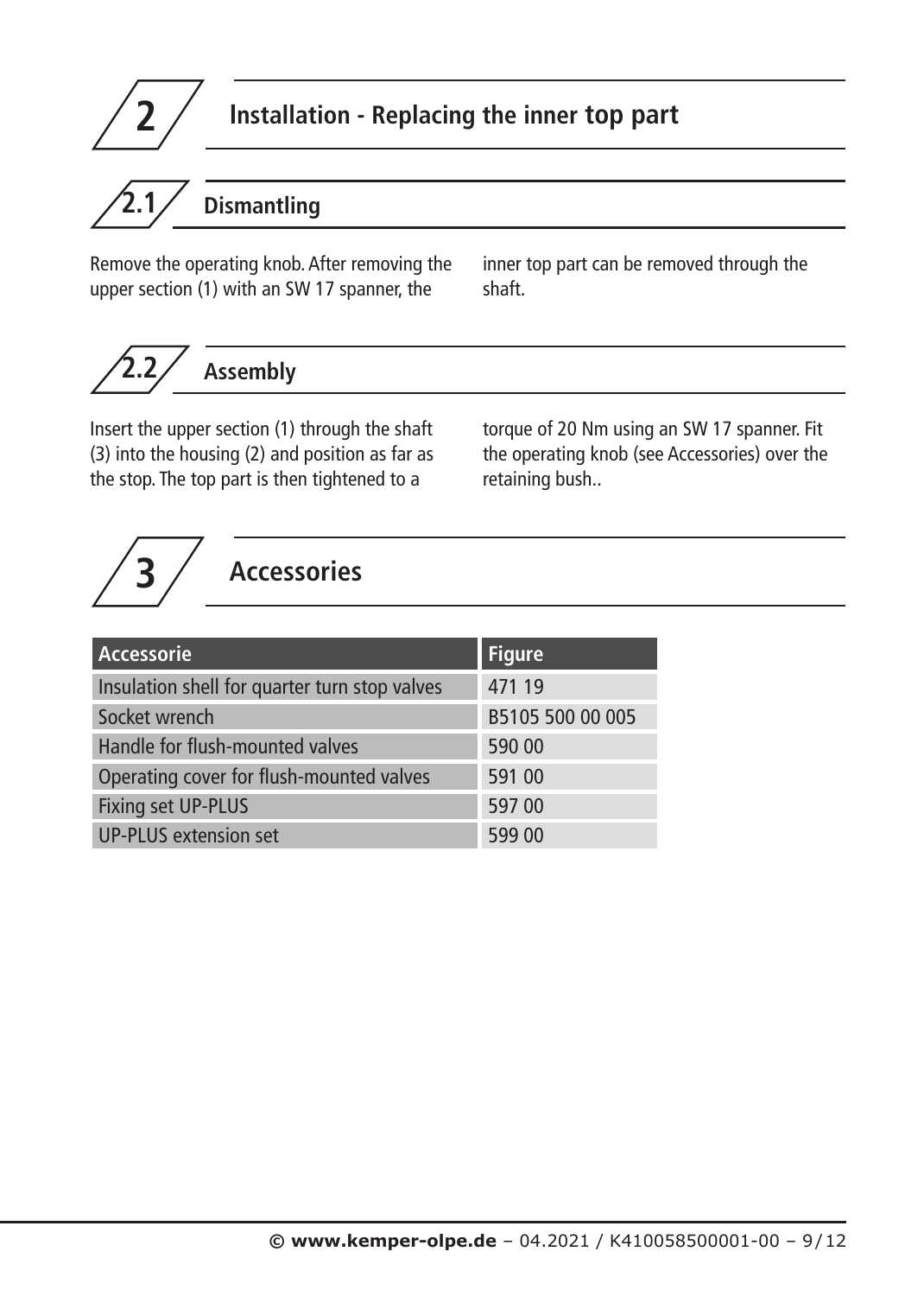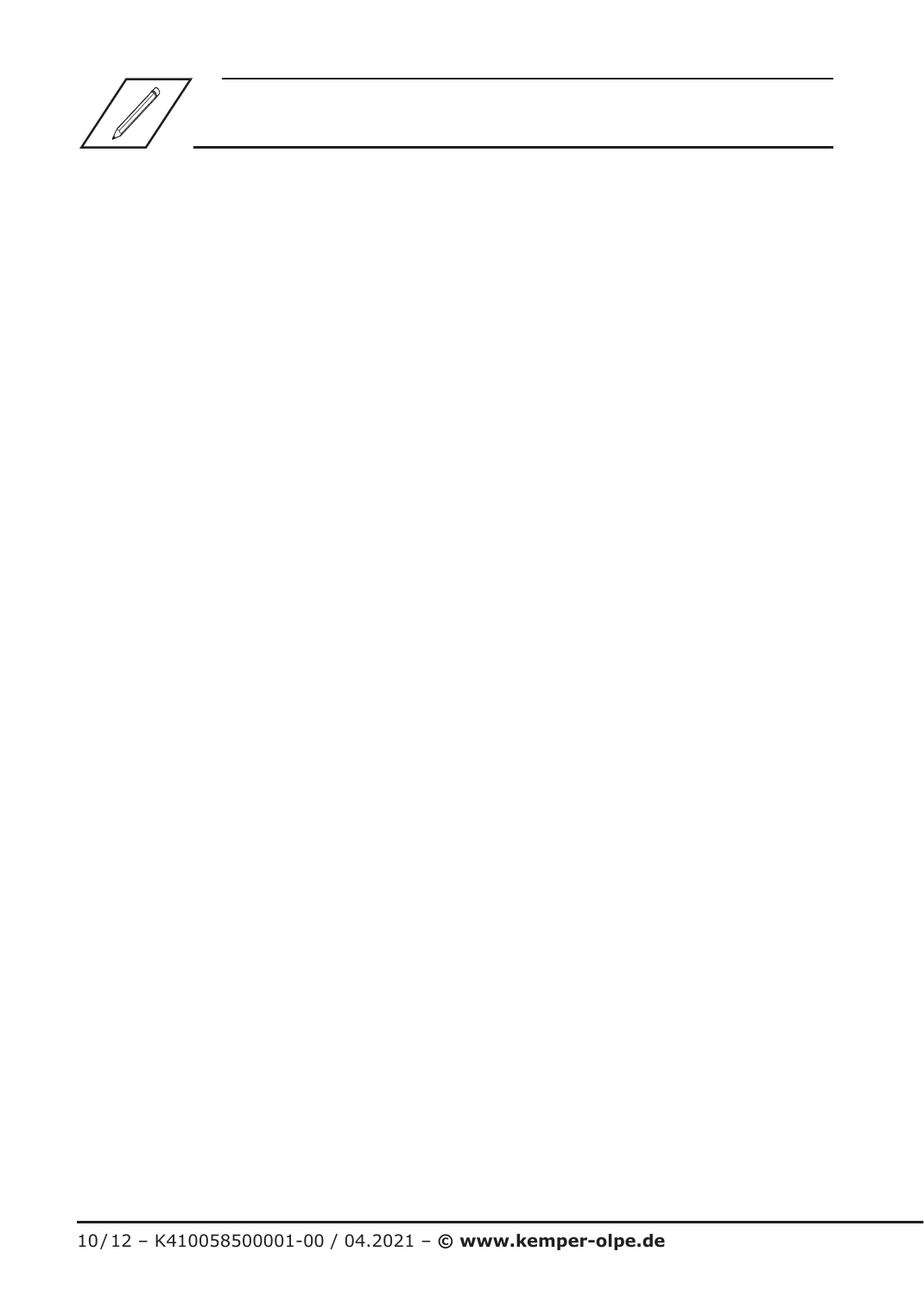